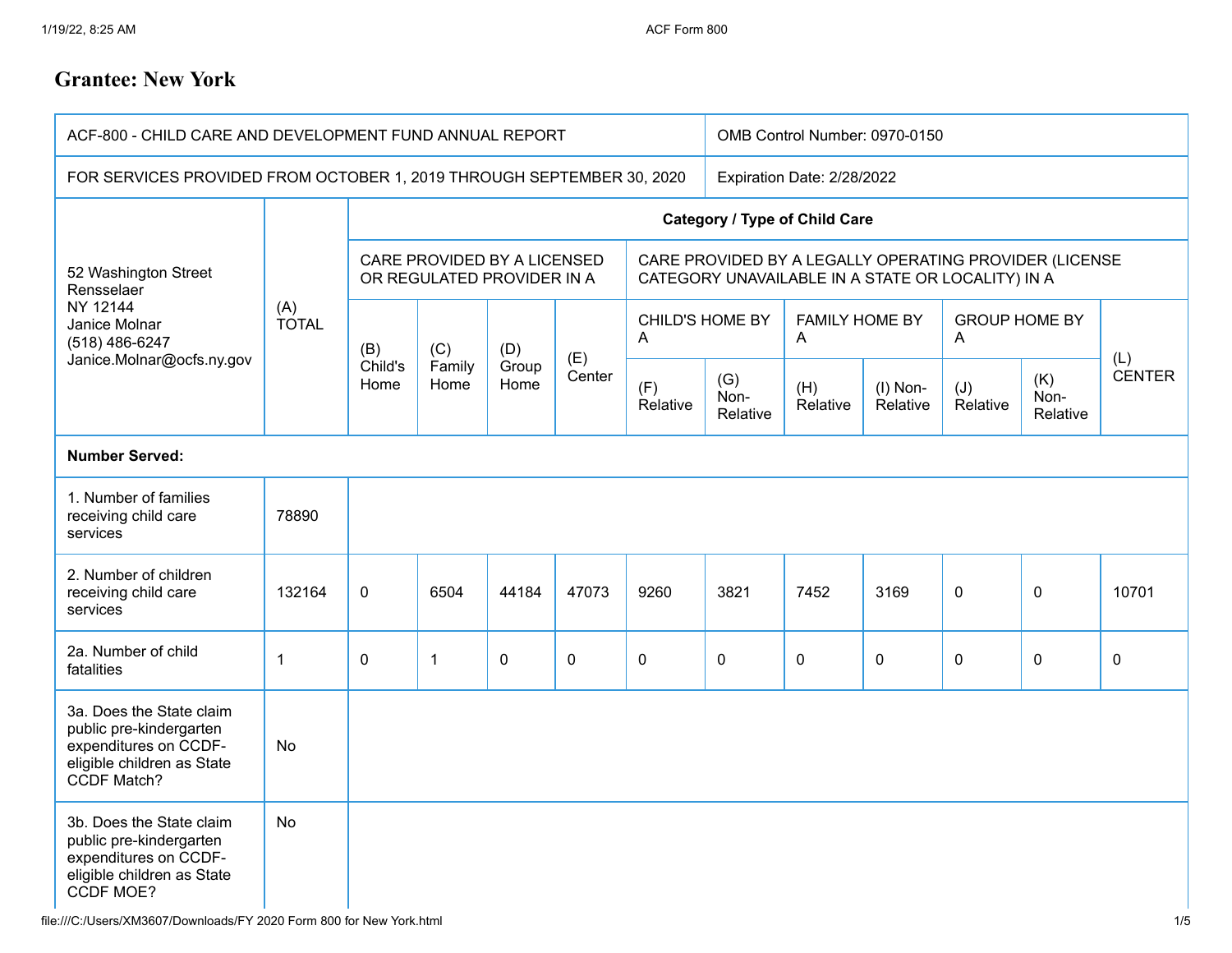| 4. If yes to 3a or 3b,    |  |  |  |  |
|---------------------------|--|--|--|--|
| indicate the estimated    |  |  |  |  |
| number of CCDF eligible   |  |  |  |  |
| children receiving public |  |  |  |  |
| pre-kindergarten services |  |  |  |  |
| for which CCDF Match or   |  |  |  |  |
|                           |  |  |  |  |
| MOE is claimed.           |  |  |  |  |
|                           |  |  |  |  |

## **Payment Methods:**

| 5. Number of children<br>served through grants or<br>contracts                                                                     | 39881        | 0 | 2559 | 14539 | 22783 | $\mathbf{0}$ | $\mathbf{0}$ | 0    | 0    | $\mathbf 0$ | 0                                                                                                                                                                                                                                                                                                                                                                                                               | $\mathbf 0$ |
|------------------------------------------------------------------------------------------------------------------------------------|--------------|---|------|-------|-------|--------------|--------------|------|------|-------------|-----------------------------------------------------------------------------------------------------------------------------------------------------------------------------------------------------------------------------------------------------------------------------------------------------------------------------------------------------------------------------------------------------------------|-------------|
| 6. Number of children<br>receiving child care<br>services through<br>certificates and/or cash                                      | 92283        | 0 | 3945 | 29645 | 24290 | 9260         | 3821         | 7452 | 3169 | 0           | 0                                                                                                                                                                                                                                                                                                                                                                                                               | 10701       |
| 7. Of children served<br>through certificates,<br>number of children served<br>through cash payments<br>directly to parents (only) | $\mathbf{0}$ | 0 | 0    | 0     | 0     | 0            | 0            | 0    | 0    | 0           | 0                                                                                                                                                                                                                                                                                                                                                                                                               | 0           |
| <b>Provider Information:</b>                                                                                                       |              |   |      |       |       |              |              |      |      |             |                                                                                                                                                                                                                                                                                                                                                                                                                 |             |
| 8. Number of child care<br>providers receiving CCDF<br>funding by type of care                                                     | 23832        | 0 | 2039 | 6498  | 3279  | 4723         | 1976         | 3621 | 1445 | $\mathbf 0$ | $\mathbf{0}$                                                                                                                                                                                                                                                                                                                                                                                                    | 251         |
| <b>Consumer Education:</b>                                                                                                         |              |   |      |       |       |              |              |      |      |             |                                                                                                                                                                                                                                                                                                                                                                                                                 |             |
| 9a. Estimated number of<br>families receiving<br>consumer education                                                                | 1477542      |   |      |       |       |              |              |      |      |             |                                                                                                                                                                                                                                                                                                                                                                                                                 |             |
| 9b. How is the estimated<br>number of families                                                                                     |              |   |      |       |       |              |              |      |      |             | The number of families receiving consumer education is estimated by adding 3 sources of consumer contacts: number of initial calls<br>from parents requesting child care information from 35 child care resource and referral agencies; number of phone calls received by<br>the Administration for Children's Services Division of Child and Family Well-Reing Call Center Hotline in NYC (NYS's largest local |             |

receiving consumer education determined? the Administration for Children's Services Division of Child and Family Well-Being Call Center Hotline in NYC (NYS's largest local social services district); and the number of unique webpage views for the NYS OCFS child care internet site excluding the child care webpages that are targeted to child care providers or becoming a child care provider.

**10. No longer collected effective FFY2016.**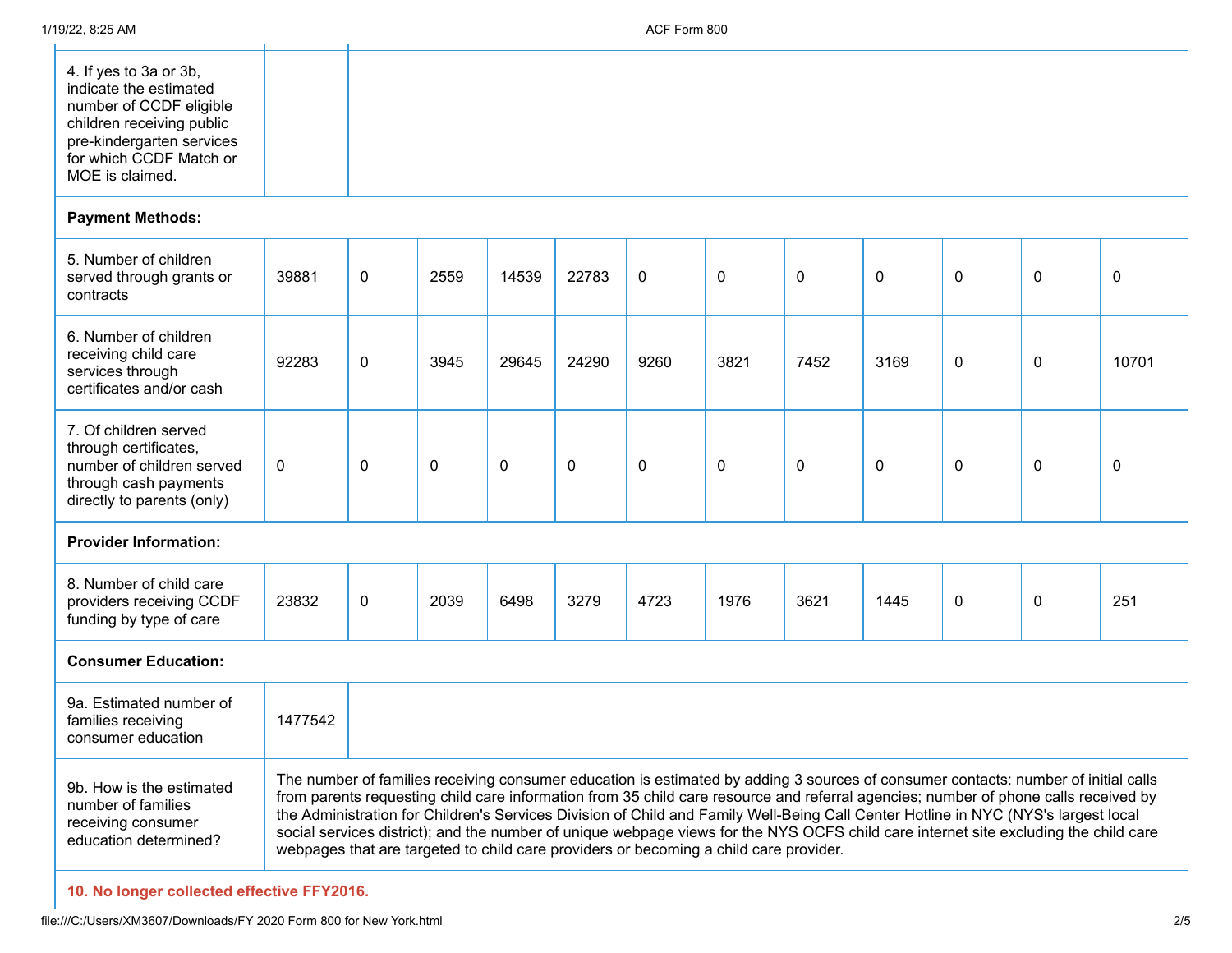| 11. Indicate the Methods Used on a Regular Basis:                                                                                          |      |  |  |  |  |
|--------------------------------------------------------------------------------------------------------------------------------------------|------|--|--|--|--|
| 11a. Written materials<br>including brochures,<br>booklets, checklists,<br>newspaper articles, or<br>billboards about child care<br>topics | Y    |  |  |  |  |
| 11b. Counseling from<br><b>Resource and Referral</b><br>Agencies, eligibility<br>workers, and other entities                               | Y    |  |  |  |  |
| 11c. Mass media<br>broadcasts including TV<br>announcements or radio<br>announcements about child<br>care topics                           | Y    |  |  |  |  |
| 11d. Electronic media<br>publications or broadcasts<br>including Internet sites and<br>webcasts about child care<br>topics                 | Y    |  |  |  |  |
| 11e. Referral to other<br>programs for which parents<br>might be eligible                                                                  | Y    |  |  |  |  |
| <b>Pooling Factor:</b>                                                                                                                     |      |  |  |  |  |
| 12. Is this report based on<br>pooled CCDF and non-<br>CCDF funds?                                                                         | Yes  |  |  |  |  |
| 13. If this report is based<br>on pooled CCDF and non-<br>CCDF funds, what is the<br>percent of funds which are<br>CCDF?                   | 82.4 |  |  |  |  |
| 14. If this report is based on pooled CCDF and non-CCDF funds, please indicate which non-CCDF funds are included in the pool.              |      |  |  |  |  |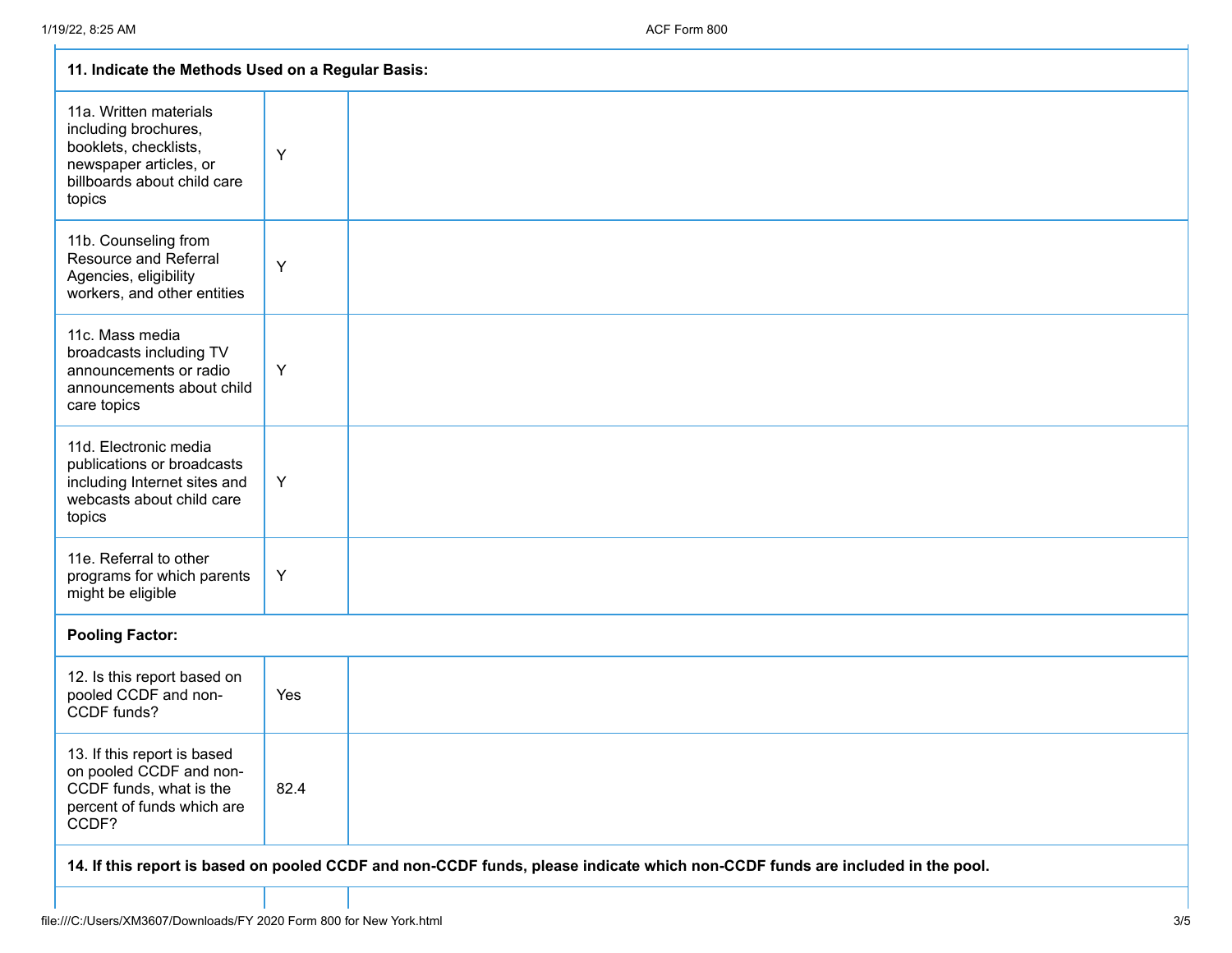| 1/19/22, 8:25 AM                                                                                                                                                                                                                                                                                                                                                                                                                                                      |              | ACF Form 800                                                                                                                                                                                                                                                                                                                                                                                                                                                                                                                                                                                                                                                                                                                                                                                                                                  |
|-----------------------------------------------------------------------------------------------------------------------------------------------------------------------------------------------------------------------------------------------------------------------------------------------------------------------------------------------------------------------------------------------------------------------------------------------------------------------|--------------|-----------------------------------------------------------------------------------------------------------------------------------------------------------------------------------------------------------------------------------------------------------------------------------------------------------------------------------------------------------------------------------------------------------------------------------------------------------------------------------------------------------------------------------------------------------------------------------------------------------------------------------------------------------------------------------------------------------------------------------------------------------------------------------------------------------------------------------------------|
| 14a. Title XX (Social<br>Services Block Grant,<br>SSBG)                                                                                                                                                                                                                                                                                                                                                                                                               | N            |                                                                                                                                                                                                                                                                                                                                                                                                                                                                                                                                                                                                                                                                                                                                                                                                                                               |
| 14b. State-only child care<br>funds (in excess of State<br>funds used to meet CCDF<br>Match and MOE<br>requirements.)                                                                                                                                                                                                                                                                                                                                                 | Y            |                                                                                                                                                                                                                                                                                                                                                                                                                                                                                                                                                                                                                                                                                                                                                                                                                                               |
| 14c. TANF direct funds for<br>child care not transferred<br>into CCDF                                                                                                                                                                                                                                                                                                                                                                                                 | N            |                                                                                                                                                                                                                                                                                                                                                                                                                                                                                                                                                                                                                                                                                                                                                                                                                                               |
| 14d. Title IV-B or IV-E<br>funds                                                                                                                                                                                                                                                                                                                                                                                                                                      | $\mathsf{N}$ |                                                                                                                                                                                                                                                                                                                                                                                                                                                                                                                                                                                                                                                                                                                                                                                                                                               |
| 14e. No longer collected<br>effective FFY2016.                                                                                                                                                                                                                                                                                                                                                                                                                        | $\mathsf{N}$ |                                                                                                                                                                                                                                                                                                                                                                                                                                                                                                                                                                                                                                                                                                                                                                                                                                               |
| 14f. Other: (Please specify<br>other non-CCDF funds<br>included in the pool).                                                                                                                                                                                                                                                                                                                                                                                         | Υ            | Local share of subsidy payments                                                                                                                                                                                                                                                                                                                                                                                                                                                                                                                                                                                                                                                                                                                                                                                                               |
| Other: (Optional)                                                                                                                                                                                                                                                                                                                                                                                                                                                     |              |                                                                                                                                                                                                                                                                                                                                                                                                                                                                                                                                                                                                                                                                                                                                                                                                                                               |
| 15. Please enter<br>explanatory comments -<br>The Office of Child Care<br>(OCC) understands that<br>state and territory systems<br>vary in how they collect<br>and report data for families,<br>children, and providers<br>funded fully or partially with<br><b>CARES Act dollars versus</b><br>other CCDF or non-CCDF<br>monies. Please describe<br>the population of families,<br>children, and providers<br>reported under #1, #2, and<br>#8 of this form: [please |              | Elements 1, 2, and 8: NY has only included families, children, and providers funded with borader CCDF funds. Elements 5 and 6: The<br>number of children per provider type served through grants/contracts was estimated separately for NYC and Rest of State and those<br>estimates combined for the final number. For NYC, the percentage of voucher vs contract enrollments from ACS and HRA were<br>combined and applied to the total unduplicated number of children from element 2. For Rest of State, the average percentage of<br>payments flagged as contracted in the Child Care Time and Attendance system was applied to the total unduplicated number of<br>children from element 2. Element 7: It is not possible to distinguish between payments made directly to parents or made directly to<br>providers on parents' behalf. |

specify - refer to the ACF-800 instructions for

guidance]